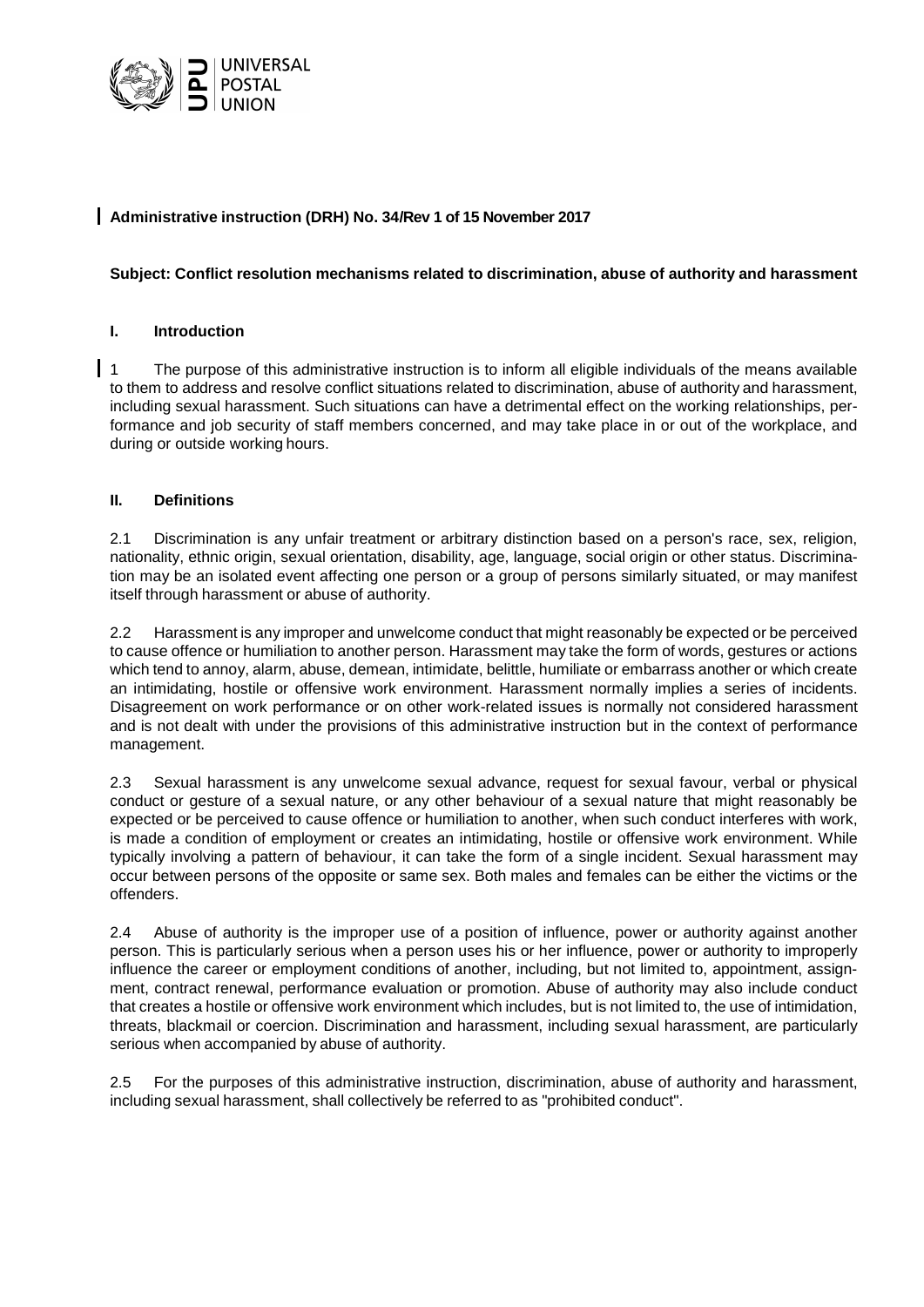## **III. General principles**

3.1 In accordance with the provisions of article 101, paragraph 3, of the Charter of the United Nations and the core values set out in staff regulation 1.2, paragraph 1, and staff rule 101.3, every staff member has the right to be treated with dignity and respect, and to work in an environment free from discrimination, harassment and abuse. Consequently, any form of discrimination, harassment, including sexual harassment, and abuse of authority is prohibited.

3.2 The Union takes all appropriate measures towards ensuring a harmonious work environment and protects its staff from exposure to any form of prohibited conduct, through preventive measures and the provision of effective remedies when prevention has failed.

3.3 In their interactions with others, all staff members are expected to act with tolerance, sensitivity and respect for differences. Any form of prohibited conduct in the workplace or in connection with work is a violation of these principles and may lead to disciplinary action, whether the prohibited conduct takes place in the workplace, in the course of official travel or an official mission, or in other settings in which it may have an impact on the workplace.

3.4 For the purpose of this administrative instruction, the term "staff member" shall apply to staff members, regardless of the type of their appointment or its duration, as well as non-staff, such as consultants, contractors, seconded staff and interns. Complaints of prohibited conduct may be made by any staff member or by any other person who may have been subject to prohibited conduct on the part of a staff member in a work-related situation.

## **IV. Duties of staff members and specific duties of managers and supervisors**

4.1 All staff members have the obligation to ensure that they do not engage in or condone behaviour which would constitute prohibited conduct with respect to their peers, supervisors, supervisees and other persons performing duties for the Union.

- 4.2 All staff members shall:
- a respect and work constructively with staff of all cultural, social and educational backgrounds;
- b dissuade other staff against conduct likely to constitute harassment;
- c intervene immediately when alerted to acts of harassment and act promptly to resolve such incidents.

4.3 Managers and supervisors have the duty to take appropriate measures to promote a harmonious work environment, free of intimidation, hostility, offence and any form of prohibited conduct. They must act as role models by upholding the highest standards of conduct. Managers and supervisors have the obligation to ensure that complaints of prohibited conduct are promptly addressed in a fair and impartial manner. Failure on the part of managers and supervisors to fulfil their obligations under this administrative instruction may be considered a breach of duty, which, if established, shall be reflected in their annual performance appraisal, and they will, where appropriate, be subject to administrative or disciplinary action.

4.4 Directors are responsible for the implementation of this administrative instruction in their respective directorates and for holding all managers and other supervisory staff accountable for compliance with its terms.

## **V. Preventive measures**

5.1 Prevention of prohibited conduct is an essential component of the action to be taken by the Union. In the discharge of its duty to take all appropriate measures towards ensuring a harmonious work environment and to protect its staff from any form of prohibited conduct, the following preventive measures will be used.

5.2 The Union shall conduct regular and mandatory awareness programmes for all staff to raise awareness of the Union's zero tolerance of prohibited conduct, to provide guidance on the relevant policy and procedures and to foster the creation of a harmonious working environment, free of intimidation, hostility, offence and any form of discrimination orretaliation.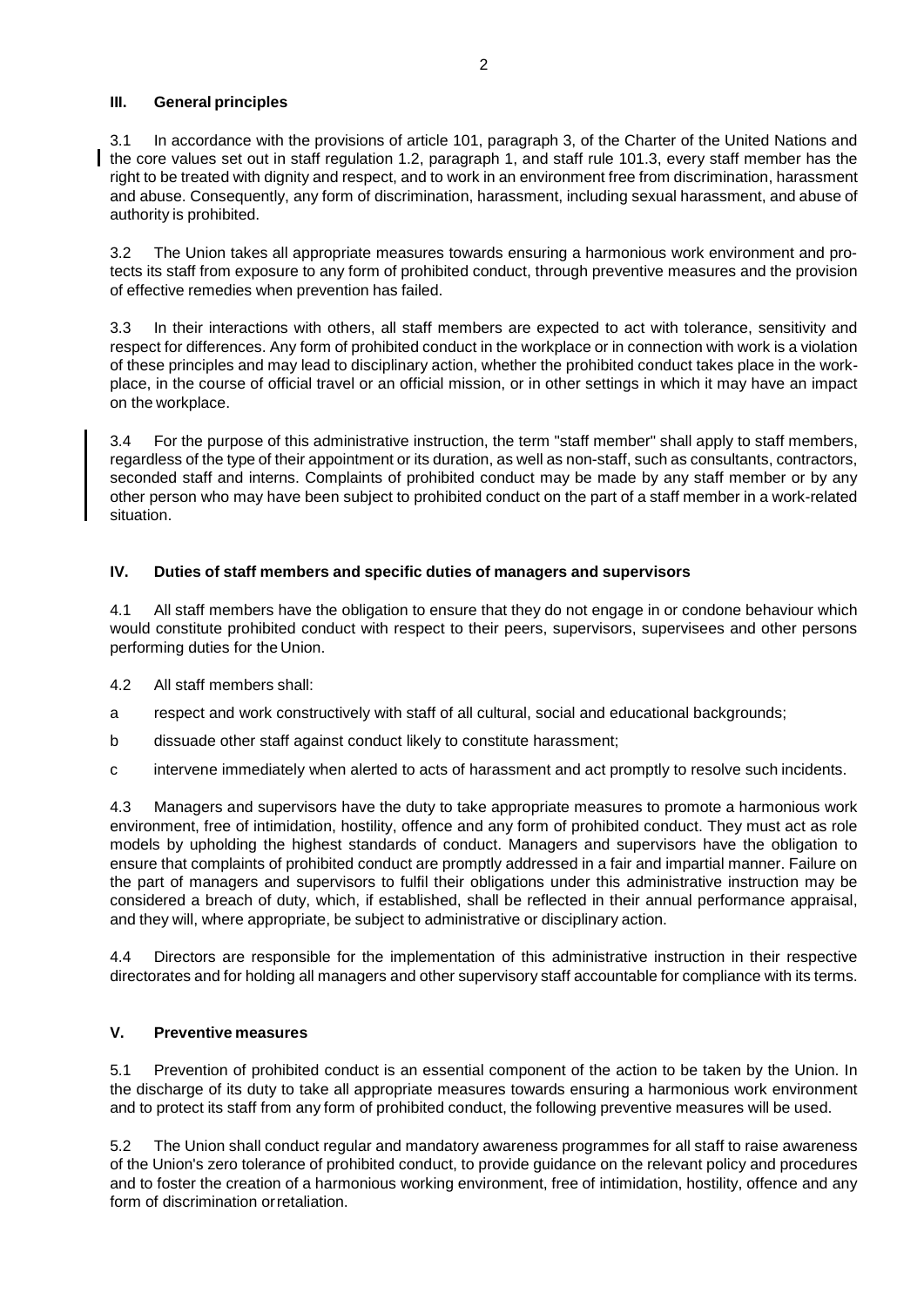5.3 Other programmes will be offered, including targeted training for managers and supervisors.

5.4 The Human Resources Directorate shall ensure that new employees are provided with a copy of this administrative instruction upon taking up their appointment. It shall also ensure that these staff members undergo the required training.

5.5 Staff members are responsible for familiarizing themselves with the Union's policy on prohibited conduct and with the various options and internal channels available for addressing such conduct. Staff members are also reminded of the policy introduced by administrative instruction No. 35/Rev 1 on protection of individuals who report misconduct and cooperate with duly authorized audits or investigations.

5.6 In order to resolve problems which could potentially give rise to instances of prohibited conduct, managers and supervisors shall maintain open channels of communication and ensure that staff members who wish to raise their concerns in good faith can do so freely and without fear of adverse consequences.

5.7 If there is a need for confidential guidance or advice on matters which could constitute instances of prohibited conduct, staff members may consult any of the persons listed in section 6.6 below.

### **VI. Corrective measures[1](#page-2-0)**

6.1 Individuals who believe they are victims of prohibited conduct are encouraged to deal with the problem as early as possible after it has occurred. The aggrieved individual may opt for an informal or a formal process, as explained below. Regardless of the choice made, the aggrieved individual is encouraged to keep a written record of events, noting dates, places, a description of what happened and the names of any witnesses and of anyone who may have information concerning the incident or situation at issue.

6.2 All reports and allegations of prohibited conduct shall be handled with sensitivity in order to protect the privacy of the individuals concerned and ensure confidentiality to the maximum extent possible.

6.3 Managers and supervisors have the duty to take prompt and concrete action in response to reports and allegations of prohibited conduct. Failure to take action may be considered a breach of duty and result in administrative action and/or the disciplinary proceedings.

6.4 Persons accused of prohibited conduct may seek assistance from any of the persons listed in section 6.6 below.

#### *Informal resolution*

6.5 Complaints can often be resolved informally. Experience suggests that most staff members who complain of harassment simply want the abusive behaviour to cease. Aggrieved individuals are encouraged to notify the offender of their complaint or grievance and ask him or her to stop as, in some instances, the alleged offender may not be aware that his or her behaviour is offensive. However, disparity in power or status between the parties concerned or other considerations may make direct confrontation difficult, and aggrieved individuals are not required to confront the alleged offender.

6.6 Staff members who feel that they are the target of prohibited conduct may ask for informal assistance from a third party, such as the Ombudsman, the Director of Human Resources, the Ethics Office, a supervisor or director, or a member of the Staff Association Committee.

6.7 In all cases, the medical or social service may be consulted for advice, in accordance with internal memorandum No. 4/2007. Aggrieved individuals may also consult an outside adviser, such as an occupational psychologist or stress counsellor, at their own expense.

6.8 The person from whom assistance has been requested may, with the consent of the aggrieved individual, meet informally with the alleged offender to apprise him or her of the situation and discuss the manner in which it might be resolved to the satisfaction of all concerned.

<span id="page-2-0"></span><sup>1</sup> The mechanism applicable in cases of misconduct by elected officials is governed by Executive Council decision CE 1/1977.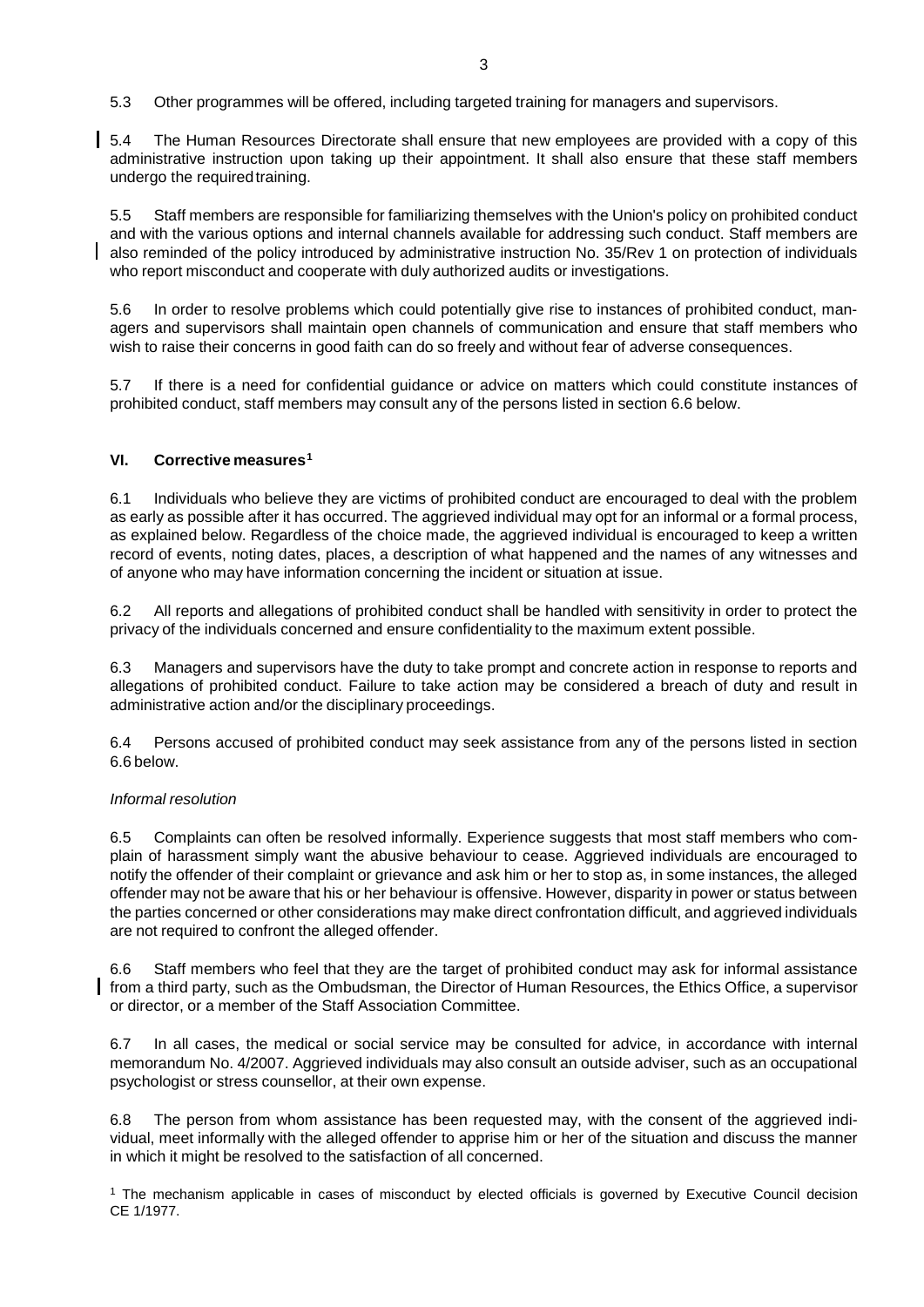6.9 Everyone involved in the informal resolution process must recognize the need to treat the situation with sensitivity and confidentiality to the greatest extent possible.

6.10 Regardless of the outcome, the persons listed in section 6.6 above shall provide continuing support to the aggrieved party at every stage of the process, in consultation with the appropriate persons, taking into account the positive or negative consequences of the proposed course of action. If the temporary reassignment of the aggrieved party or the alleged offender to another position is proposed, this may not take place without the consent of the individual concerned.

6.11 An unsuccessful attempt to resolve the matter informally does not preclude it from being pursued formally under the followingprovisions.

#### *Formal procedures*

6.12 In circumstances where informal resolution is not desired or appropriate, or has been unsuccessful, the aggrieved individual may submit a written complaint to the official responsible for receiving such complaints, namely the Director of Human Resources, unless he or she is also the subject of allegations, in which case the complaint should be submitted to the Director General. Formal resolution may also be initiated by the submission to the official responsible for receiving complaints of a report of prohibited conduct from a third party who has direct knowledge of the situation. The aggrieved individual or third party shall copy the written complaint or report to the Human Resources Directorate for follow-up purposes.

6.13 In all instances, aggrieved individuals or third parties who have direct knowledge of the situation may report cases of prohibited conduct directly to the Internal Auditor, without the need to obtain authorization or clearance from any official.

6.14 The complaint or report should describe the alleged incident(s) of prohibited conduct in detail, and any additional evidence and information relevant to the matter should be submitted. The complaint or report should include thefollowing:

- a the name of the alleged offender;
- b date(s) and location(s) of incident(s);
- c description of incident(s);
- d names of witnesses, if any;
- e names of persons who are aware of incident(s), ifany;
- f any other relevant information, including documentary evidence if available;
- g date of submission and signature of the aggrieved individual or third party making the report.

6.15 The aggrieved individual may ask to be assisted throughout the process by a representative of the Staff Association or a staff member of his or her choice.

6.16 Upon receipt of a formal complaint or report, the official responsible for dealing with the case will promptly review the complaint or report to assess whether it appears to have been made in good faith and whether there are sufficient grounds to warrant a formal fact-finding investigation. If that is the case, the responsible official shall promptly appoint either the Internal Auditor or the investigation unit of the Internal Auditor of an Organization of the UN common system, such as the UN Office of Internal Oversight Services (OIOS) to conduct a fact-finding investigation, after consulting the aggrieved individual.

6.17 At the beginning of the fact-finding investigation, the official to whom the investigation was assigned shall inform the alleged offender of the nature of the allegation(s) against him or her. In order to preserve the integrity of the process, information that may undermine the conduct of the fact-finding investigation or result in intimidation or retaliation shall not be disclosed to the alleged offender at that point. This may include the names of witnesses or particular details of incidents.

6.18 All persons interviewed in the course of the investigation shall be reminded of the applicable rules and procedures resulting from administrative instruction No. 35/Rev 1 on protection against retaliation for reporting misconduct and for cooperating with duly authorized audits or investigations.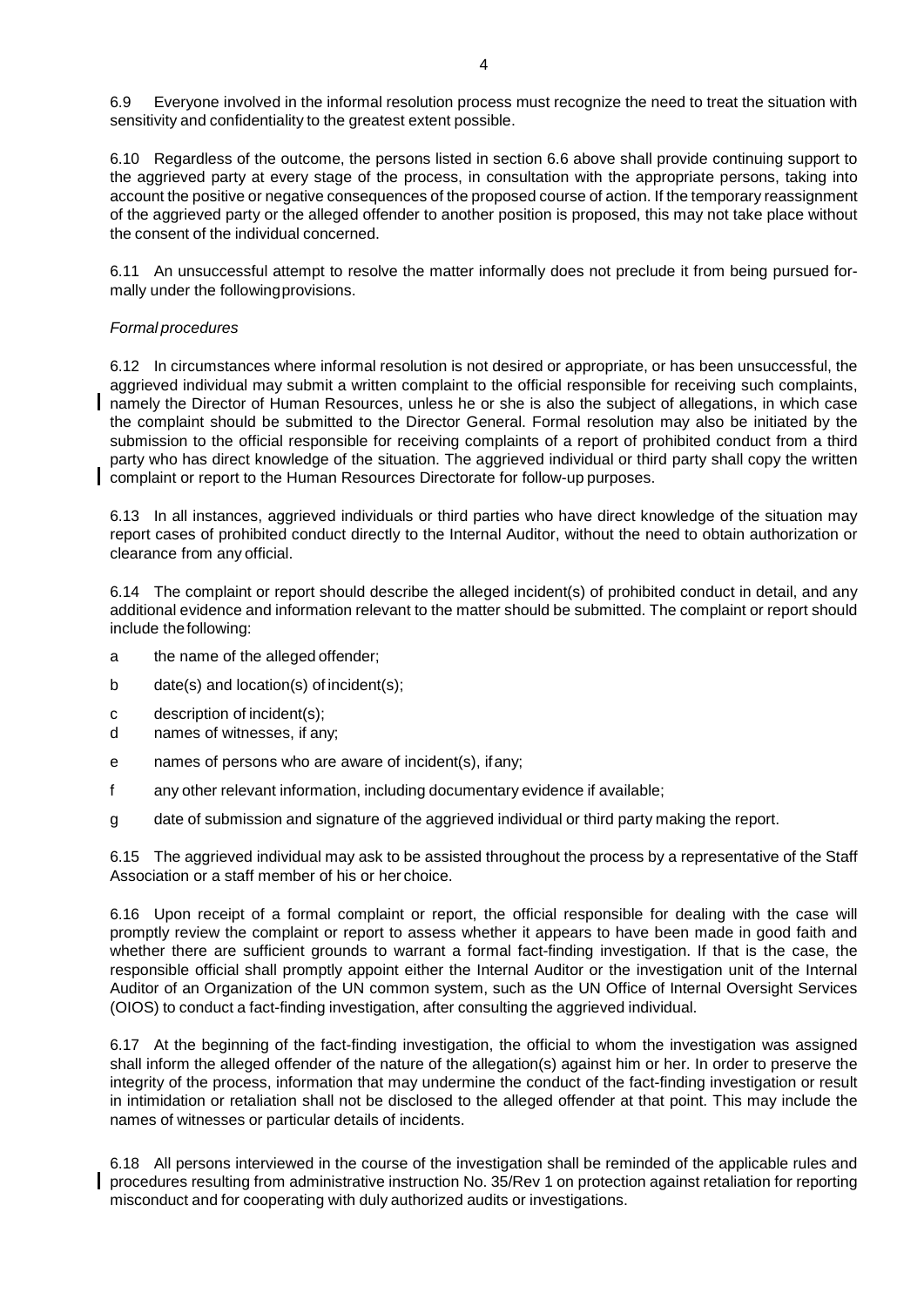6.19 The fact-finding investigation shall include interviews with the aggrieved individual, the alleged offender and any other individuals who may have relevant information about the conduct alleged.

6.20 The official to whom the investigation was assigned shall prepare a detailed report, giving a full account of the facts that he or she has ascertained in the process and attaching documentary evidence, such as written statements by witnesses or any other documents or records relevant to the alleged prohibited conduct. This report shall in principle be submitted to the responsible official normally no later than three months from the date of submission of the formal complaint orreport.

6.21 If he receives the report as the responsible official, the Director of Human Resources shall refer it to the Director General with his recommendations. The Director general shall take one of the following courses of action on the basis of the report:

- a If the report indicates that no prohibited conduct took place, the Director General will close the case and so inform the alleged offender and the aggrieved individual, giving a summary of the findings and conclusions of theinvestigation.
- b If the report indicates that there was a factual basis for the allegations but that, while not sufficient to justify the institution of disciplinary proceedings, the facts would warrant managerial action, the Director General shall decide on the type of managerial action to be taken, inform the staff member concerned, and make arrangements for the implementation of any follow-up measures that may be necessary. Managerial action may include mandatory training, verbal reprimand, a change of functions or responsibilities, counselling, or other appropriate corrective measures. The Director General shall inform the aggrieved individual of the outcome of the investigation and of the action taken.
- c If the report indicates that the allegations were well founded and that the conduct in question amounts to possible misconduct, the responsible official shall refer the report to the Director General for appropriate action, and shall include a recommendation that disciplinary action be initiated. The Director General may suspend the alleged offender for the duration of the disciplinary proceedings, depending on the nature and gravity of the conduct in question. The proceedings shall be governed by the applicable rules concerning disciplinary measures. The aggrieved individual shall be informed of the outcome of the investigation and of the action taken.

6.22 Should the report indicate that the allegations of prohibited conduct were unfounded and based on malicious intent, the Director General shall decide whether disciplinary or other appropriate action should be initiated against the person who made the complaint.

6.23 Where an aggrieved individual or alleged offender has grounds to believe that the procedure followed in respect of the allegations of prohibited conduct was improper, he or she may appeal pursuant to chapter XI of the Staff Rules.

## **VII. Monitoring**

#### *General*

7.1 The Human Resources Directorate shall submit an annual report to the Director General containing statistics on the complaints or reports received, as well as information on the action taken in those cases. The annual report shall include an overview of all preventive measures taken with a view to ensuring a harmonious work environment and protecting staff from prohibited conduct, and corrective measures taken under part VI above, as well as any evaluations or assessments relating to such measures and/or activities.

7.2 The Director General shall inform annually to the Council of Administration on the implementation of this administrative instruction, so as to review its application within the International Bureau.

#### *Monitoring during the investigation*

7.3 Where a fact-finding investigation is initiated following receipt of a formal complaint of prohibited conduct, appropriate measures shall be taken by the responsible official to monitor the status of the aggrieved party, the alleged offender and the work unit(s) concerned until such time as the fact-finding investigation report has been submitted. The purpose of such monitoring shall be to ensure that all parties comply with their duty